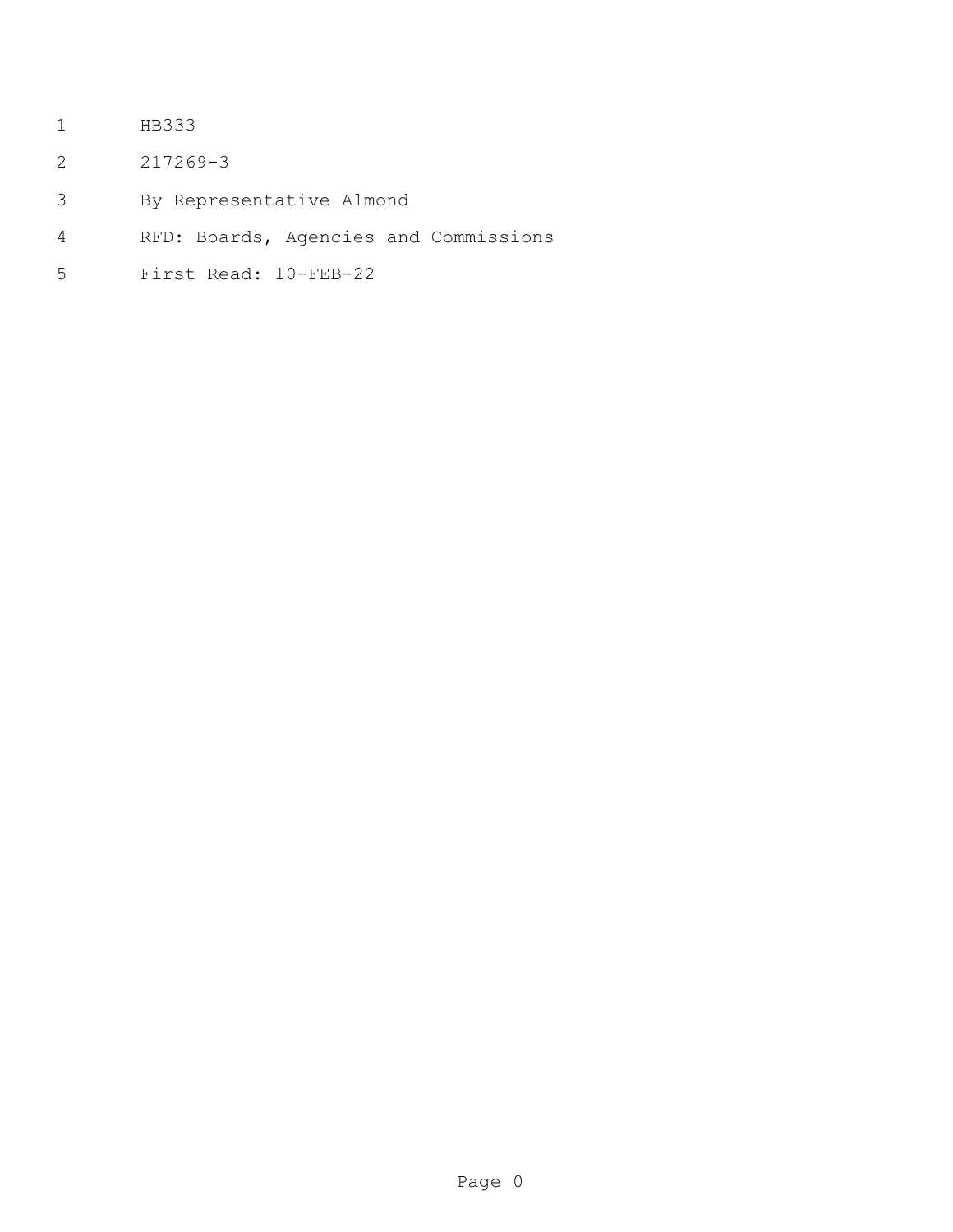| $\mathbf 1$ | ENGROSSED                                                    |
|-------------|--------------------------------------------------------------|
| 2           |                                                              |
| 3           |                                                              |
| 4           | A BILL                                                       |
| 5           | TO BE ENTITLED                                               |
| 6           | AN ACT                                                       |
| 7           |                                                              |
| 8           | Relating to the Alabama Justice Information                  |
| 9           | Commission; to amend Section 41-9-592, Code of Alabama 1975, |
| 10          | to further provide for the membership of the commission.     |
| 11          | BE IT ENACTED BY THE LEGISLATURE OF ALABAMA:                 |
| 12          | Section 1. Section 41-9-592, Code of Alabama 1975,           |
| 13          | is amended to read as follows:                               |
| 14          | $"$ \$41-9-592.                                              |
| 15          | "(a) The commission shall be composed of two                 |
| 16          | sections.                                                    |
| 17          | "(b) The voting section shall include all of the             |
| 18          | following:                                                   |
| 19          | "(1) The Secretary of the Alabama State Law                  |
| 20          | Enforcement Agency.                                          |
| 21          | "(2) The Attorney General.                                   |
| 22          | "(3) The Chair Executive Director of the Board of            |
| 23          | Pardons and Paroles.                                         |
| 24          | "(4) The Commissioner of the Department of                   |
| 25          | Corrections.                                                 |
| 26          | "(5) The President of the Alabama Sheriffs                   |
| 27          | Association.                                                 |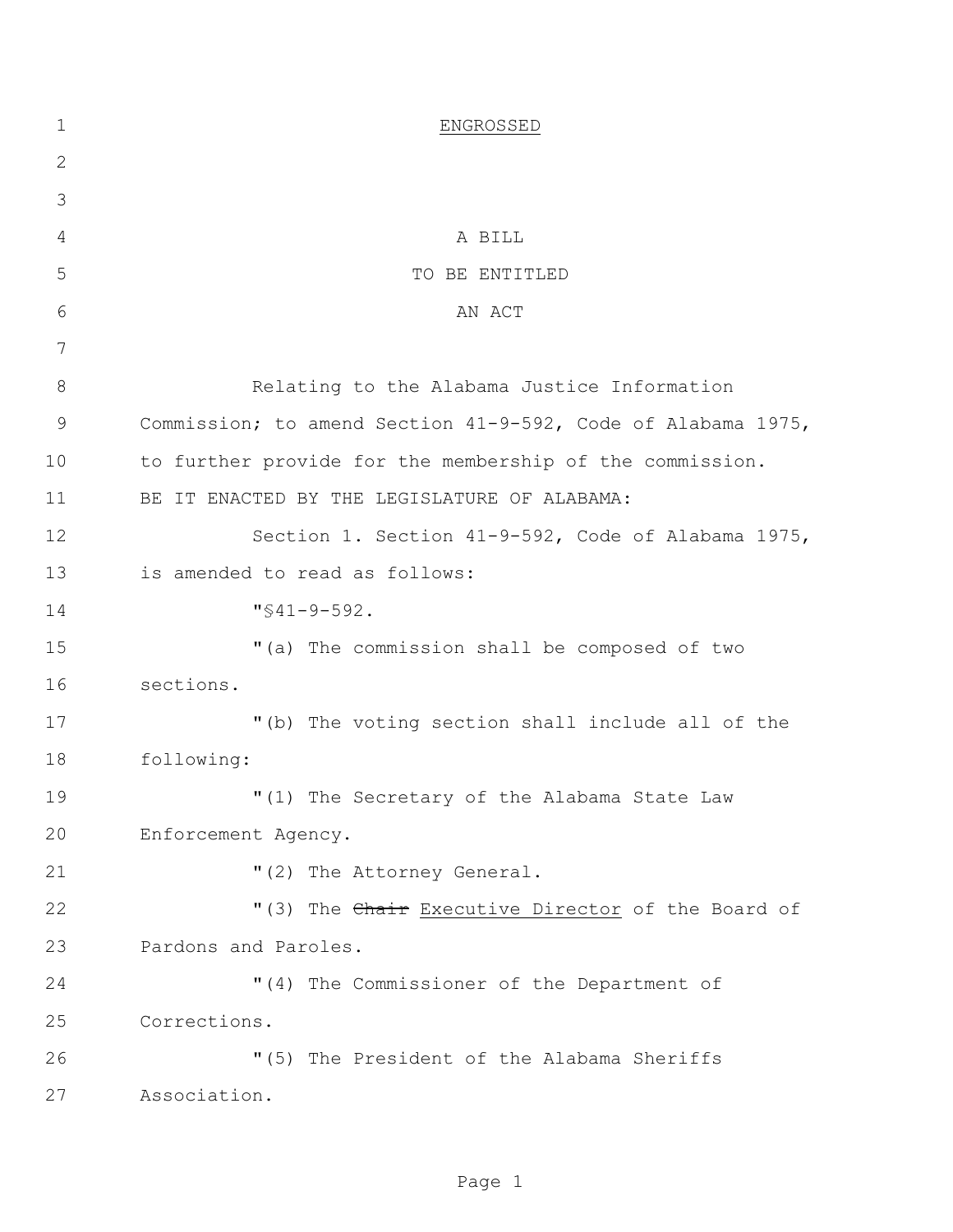"(7) The Director of the Law Enforcement and Traffic Safety Division within the Alabama Department of Economic and Community Affairs. "(8) The President of the Alabama District Attorneys Association. "(9) The President of the Alabama Circuit Clerks' Association. "(10) The Chief Justice of the Alabama Supreme Court. "(11) The President of the Alabama District Judges' Association. "(12) The President of the Alabama Circuit Judges' Association. "(13) The Alabama Secretary of Information Technology. "(14) The President of the Alabama Probate Judges Association. "(15) The President of the Alabama Municipal Court Judges Association. "(c) The advisory section shall include: "(1) The presiding officer of the Alabama Senate. "(2) The Speaker of the Alabama House of Representatives. "(3) The President of the Association of County Commissions of Alabama.

"(6) The President of the Alabama Association of

Chiefs of Police.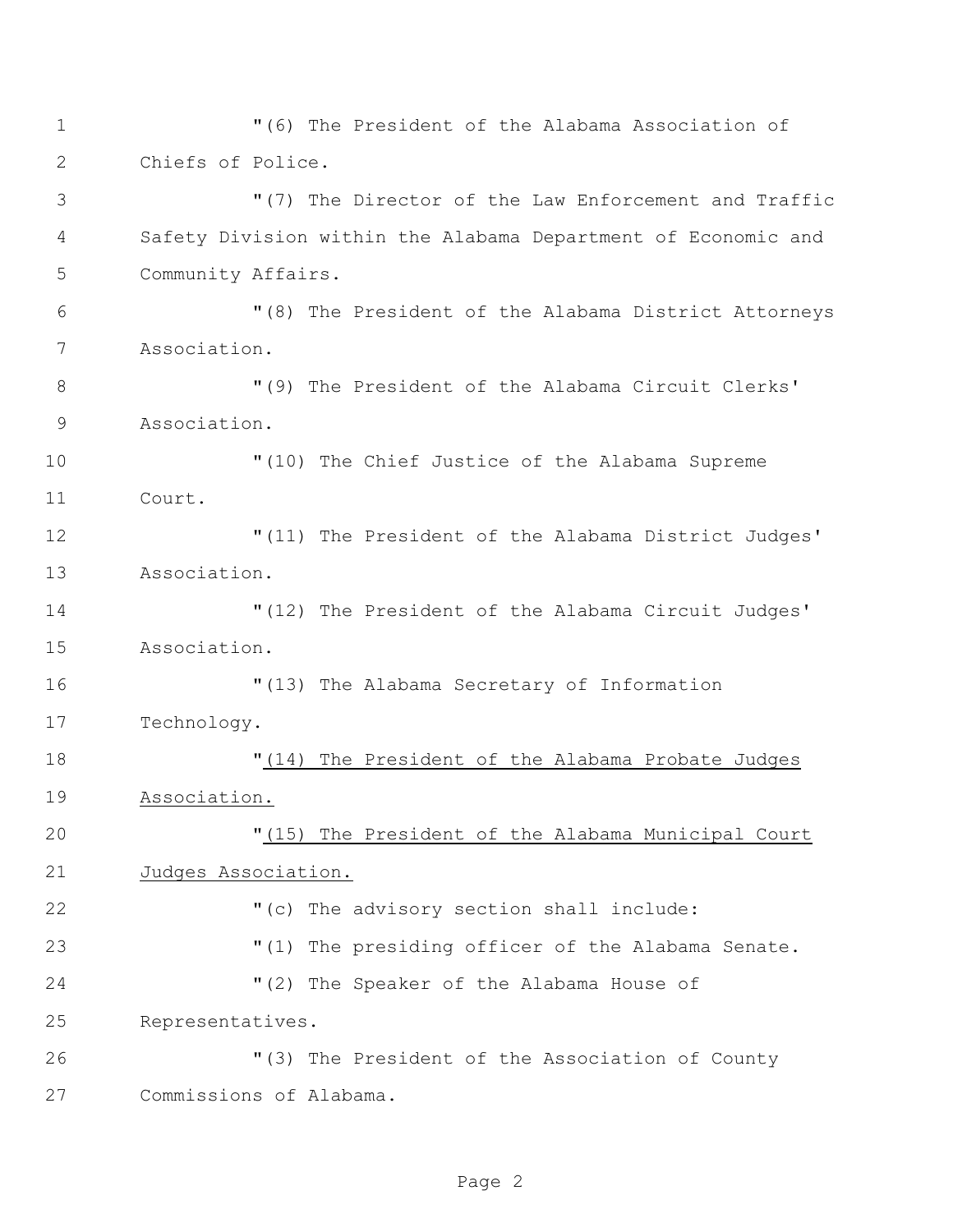"(4) The President of the Alabama League of Municipalities.

 "(5) The Administrative Director of Courts. "(6) The Executive Director of the Alabama Peace

Officers' Standards and Training Commission.

 "(7) A citizen of the State of Alabama, to be appointed by the Governor.

8 "(d) Any member, except the citizen appointee, may designate in writing a designee based upon qualifications and with a view of continuity of representation and attendance at 11 the commission meetings.

 "(e) No person or individual shall continue to serve on the commission when he or she no longer officially represents the function or serves in the capacity enumerated in this section as a member to which he or she was elected or appointed."

 Section 2. This act shall become effective on the first day of the third month following its passage and approval by the Governor, or its otherwise becoming law.